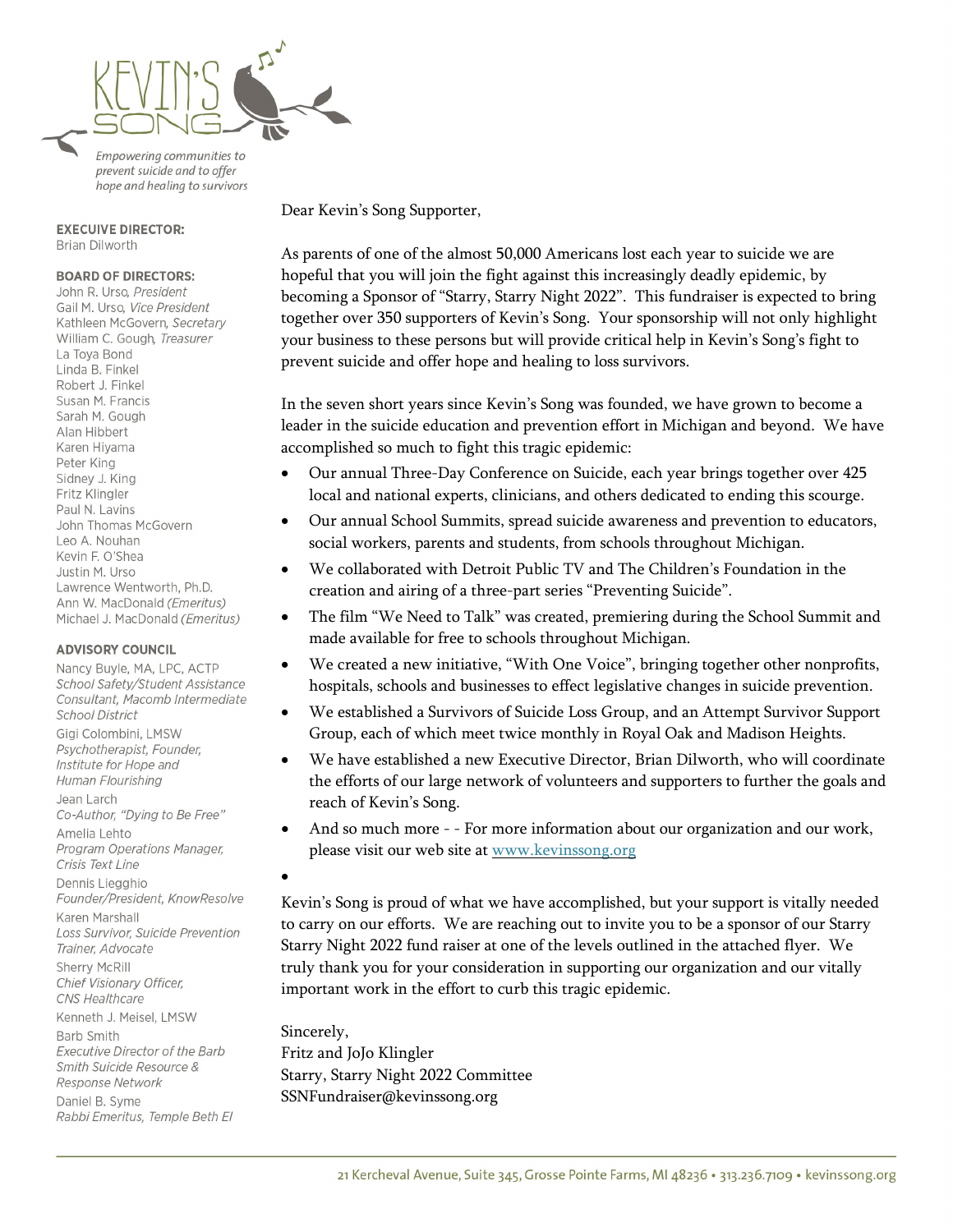

A charitable organization for community education on the causes and prevention of suicide Founded in memory of Kevin Urso

*STARRY, STARRY NIGHT*

*Thursday, September 22, 2022 | Detroit Yacht Club | Detroit, MI*

## **\$25,000- North Star Sponsorship**

All benefits of a Platinum Sponsorship

### **In addition,** *both* **benefits of Platinum are included:**

- A. Additional table of 10 at the *Starry, Starry Night* fundraiser
- B. 4 Registrations at the 2023 Kevin's Song Conference

### **\$10,000- Platinum Sponsorship**

- All benefits of a Gold Sponsorship, plus the benefits listed below:
- Full page Ad in the Event Program for *Starry, Starry Night* fundraiser
- Recognition on social media
- Business listing on our *Thank you to Our Donors* page in the 2023 Kevin's Song Conference program.
- Logo on online bidding site

#### **In addition your choice, please select A or B:**

- A. Additional table of 10 at the *Starry, Starry Night* fundraiser
- B. 4 Registrations at the 2023 Kevin's Song Conference

### **\$5,000- Gold Sponsorship**

- All benefits of a Silver Sponsorship, plus the benefits listed below:
- Half page Ad in the Event Program for *Starry, Starry Night* fundraiser
- Logo with link on Kevin's Song website
- 2 Registrations at the 2023 Kevin's Song Conference

### **\$2,500- Silver Sponsorship**

- 1 table of 10 at the *Starry, Starry Night* fundraiser
- Logo on *Starry, Starry Night* signage
- Logo on invitation (deadline for inclusion is July  $9<sup>th</sup>$ )
- Recognition at the event of your Sponsorship level
- Picture/message in honor of a loved one in the Event Program for *Starry, Starry Night* fundraiser

## **\$815- Memorial Sponsorship**

- 2 tickets to the *Starry, Starry Night* fundraiser
- Picture/message in honor of a loved one in the Event Program for *Starry, Starry Night* fundraiser